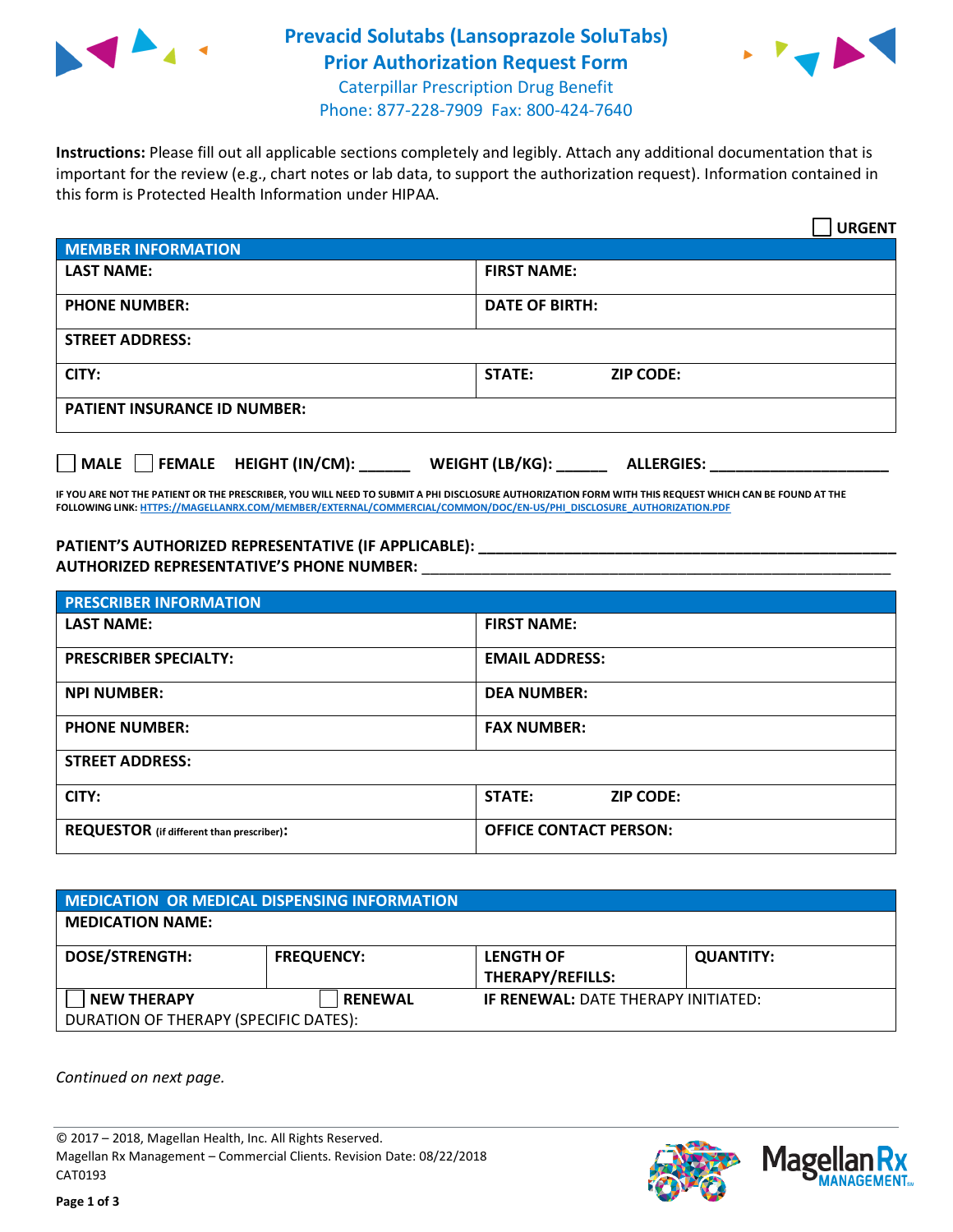



| <b>MEMBER'S LAST NAME:</b> NAME:                                                                  | MEMBER'S FIRST NAME:                                                                                                                                                                                                                                                                               |                                                                                                                  |  |
|---------------------------------------------------------------------------------------------------|----------------------------------------------------------------------------------------------------------------------------------------------------------------------------------------------------------------------------------------------------------------------------------------------------|------------------------------------------------------------------------------------------------------------------|--|
|                                                                                                   | 1. HAS THE PATIENT TRIED ANY OTHER MEDICATIONS FOR THIS CONDITION?                                                                                                                                                                                                                                 | YES (if yes, complete below)<br><b>NO</b>                                                                        |  |
| <b>MEDICATION/THERAPY (SPECIFY</b>                                                                | <b>DURATION OF THERAPY (SPECIFY</b>                                                                                                                                                                                                                                                                | <b>RESPONSE/REASON FOR</b>                                                                                       |  |
| DRUG NAME AND DOSAGE):                                                                            | DATES):                                                                                                                                                                                                                                                                                            | <b>FAILURE/ALLERGY:</b>                                                                                          |  |
|                                                                                                   |                                                                                                                                                                                                                                                                                                    |                                                                                                                  |  |
|                                                                                                   |                                                                                                                                                                                                                                                                                                    |                                                                                                                  |  |
| <b>2. LIST DIAGNOSES:</b>                                                                         |                                                                                                                                                                                                                                                                                                    | <b>ICD-10:</b>                                                                                                   |  |
|                                                                                                   |                                                                                                                                                                                                                                                                                                    |                                                                                                                  |  |
|                                                                                                   |                                                                                                                                                                                                                                                                                                    |                                                                                                                  |  |
| PRIOR AUTHORIZATION.                                                                              | 3. REQUIRED CLINICAL INFORMATION: PLEASE PROVIDE ALL RELEVANT CLINICAL INFORMATION TO SUPPORT A                                                                                                                                                                                                    |                                                                                                                  |  |
| <b>Clinical Information:</b>                                                                      |                                                                                                                                                                                                                                                                                                    |                                                                                                                  |  |
| Is the patient using an enteral feeding tube? $\square$ Yes $\square$ No                          |                                                                                                                                                                                                                                                                                                    |                                                                                                                  |  |
|                                                                                                   |                                                                                                                                                                                                                                                                                                    |                                                                                                                  |  |
| (Exception: orally dissolving tablets and sprinkle capsules)? □ Yes □ No                          | If no, please provide rationale, explaining why the patient is unable to take regular oral tablets or capsules:                                                                                                                                                                                    |                                                                                                                  |  |
| If this is a reauthorization request, answer the following:<br>capsules)? □ Yes □ No<br>capsules: | Is the patient currently taking any other tablets or capsules (Exception: orally dissolving tablets and sprinkle<br>If yes, please provide rationale (if applicable), explaining why the patient is unable to take regular oral tablets or                                                         |                                                                                                                  |  |
| physician feels is important to this review?                                                      |                                                                                                                                                                                                                                                                                                    | Are there any other comments, diagnoses, symptoms, medications tried or failed, and/or any other information the |  |
| information is received.                                                                          | Please note: Not all drugs/diagnosis are covered on all plans. This request may be denied unless all required                                                                                                                                                                                      |                                                                                                                  |  |
|                                                                                                   | ATTESTATION: I attest the information provided is true and accurate to the best of my knowledge. I understand that                                                                                                                                                                                 |                                                                                                                  |  |
|                                                                                                   | the Health Plan, insurer, Medical Group or its designees may perform a routine audit and request the medical<br>information necessary to verify the accuracy of the information reported on this form.                                                                                             |                                                                                                                  |  |
| Prescriber Signature or Electronic I.D. Verification:                                             |                                                                                                                                                                                                                                                                                                    | Date:                                                                                                            |  |
|                                                                                                   | CONFIDENTIALITY NOTICE: The documents accompanying this transmission contain confidential health information that is legally privileged. If<br>you are not the intended recipient, you are hereby notified that any disclosure, copying, distribution, or action taken in reliance on the contents |                                                                                                                  |  |
| © 2017 - 2018, Magellan Health, Inc. All Rights Reserved.                                         |                                                                                                                                                                                                                                                                                                    |                                                                                                                  |  |
| Magellan Rx Management - Commercial Clients. Revision Date: 08/22/2018                            |                                                                                                                                                                                                                                                                                                    | <b>Mage</b>                                                                                                      |  |
| CAT0193                                                                                           |                                                                                                                                                                                                                                                                                                    |                                                                                                                  |  |